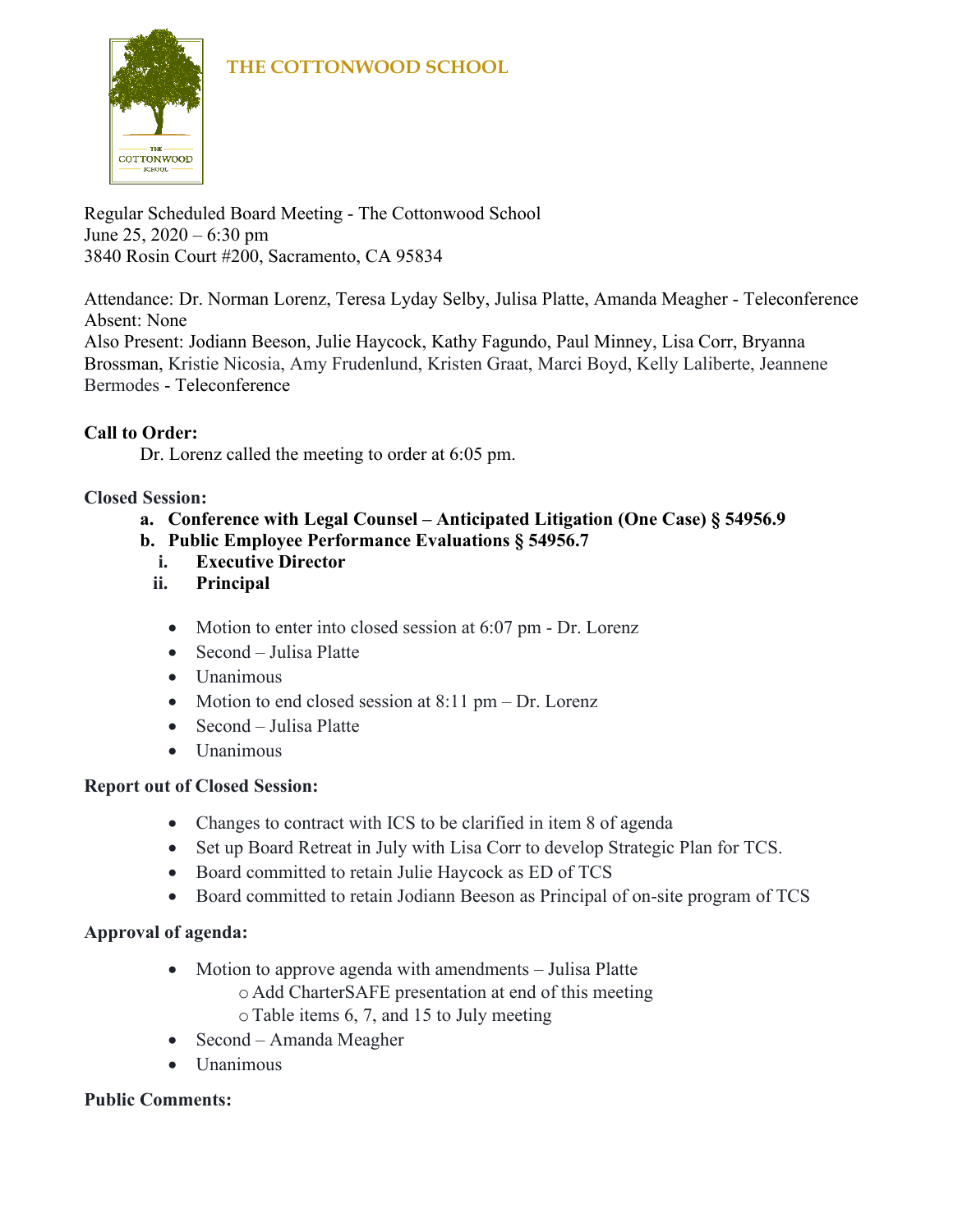#### **Discussion and Potential Action on the Executive Director Contract, Salary, and Fringe Benefits:**

• The Board tabled this agenda item to the July meeting.

#### **Discussion and Potential Action on the Principal's Contract, Salary, and Fringe Benefits:**

• The Board tabled this agenda item to the July meeting.

#### **Discussion and Potential Action on Inspire Charter Services Proposed Contract (2 actions taken):**

- Motion to terminate current contract with ICS Julisa Platte oLegal counsel will notify
- Second Amanda Meagher
- Unanimous
- Motion to nominate Dr. Lorenz to work with legal counsel to renegotiate a new 1 year contract with ICS – Julisa Platte
- Second Teresa Lyday-Selby
- Unanimous

#### **Discussion and Potential Action on the Board Meeting Calendar:**

- Motion to approve Julisa Platte
- Second Amanda Meagher
- Unanimous

#### **Discussion re: Possible Dates for Board training on Brown Act, Conflict of Interest laws, the Public Records act and Best Governance practices:**

- Set up meeting at end of July with Young, Minney and Corr
- Include new board members in training
- Motion to approve Dr. Lorenz
- Second Amanda Meagher
- Unanimous

#### **Discussion and Potential Action on the June Board Meeting Minutes:**

- Motion to approve Julisa Platte
- Second Amanda Meagher
- Unanimous

#### **Board Consideration and Approval of Governance Policy Regarding Meeting and Agenda Compilation:**

- Should be the responsibility of the Board President and Executive Director
- Motion to approve –Julisa Platte
- Second Amanda Meagher
- Unanimous

#### **Discussion and Potential Action on the Field Trip Policy for Independent Study Students and Site-Based Students:**

- Motion to approve Dr. Lorenz
- Second Julisa Platte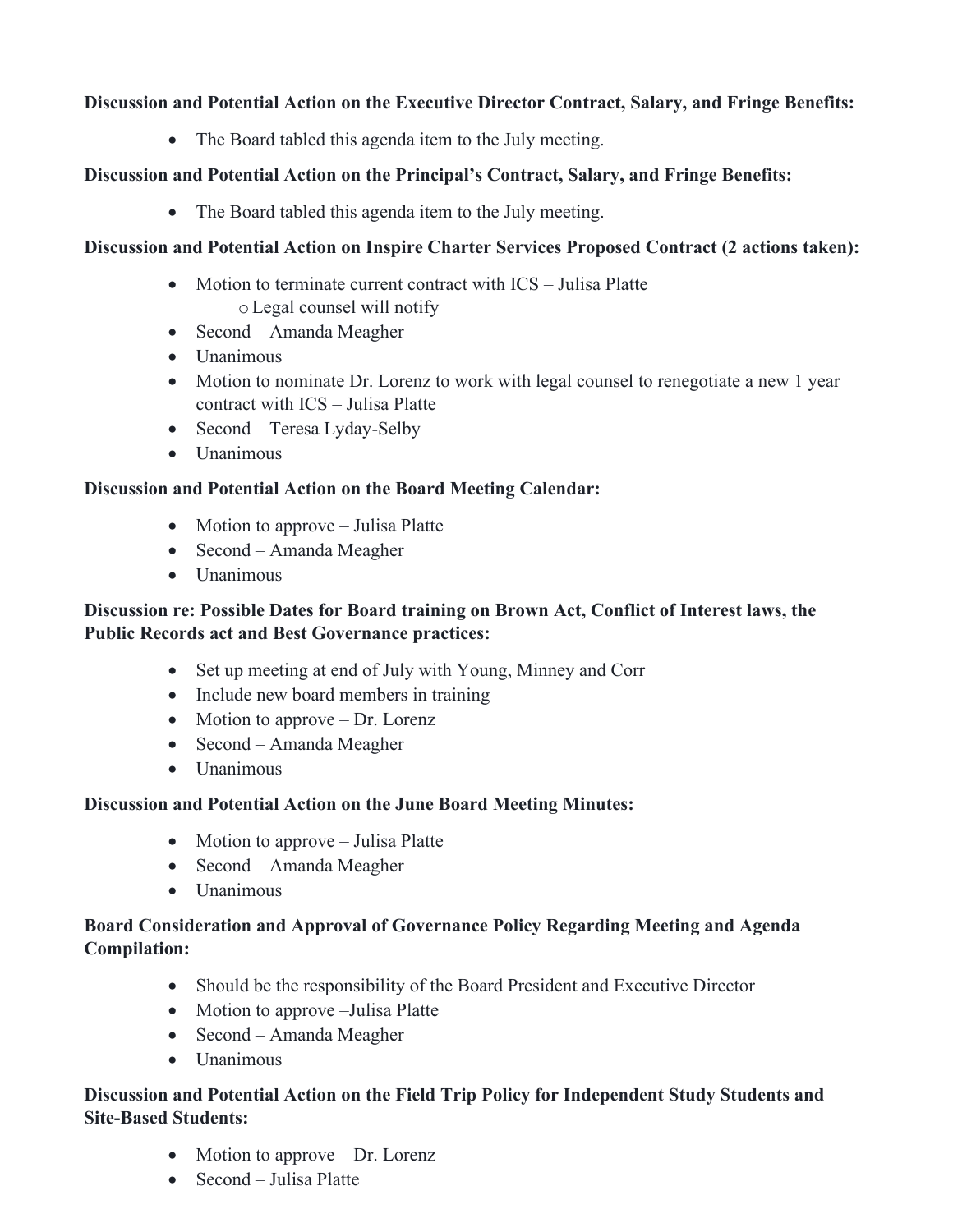• Unanimous

#### **Discussion and Potential Action on the Educational Vendor Policies and Procedures for Independent Study Students and Site-Based Students:**

- Julisa Platte proposes to amend policy to say "reasonable use." o"All materials for kindergarten are consumables."
- Policy shows that families are being responsible with state instructional funds.
- Motion to approve with amendment of "reasonable use" Amanda Meagher
- Second Dr. Lorenz
- Unanimous

# **Discussion and Potential Action on Bylaws:**

- Legal counsel reviewing
- Tabled to July meeting

# **Discussion and Potential Action on Nomination of an Adhoc Committee for Board Recruitment:**

- Nomination of Julisa Platte and Dr. Lorenz
- Motion to approve committee for board recruitment Dr. Lorenz
- Second Julisa Platte
- Unanimous

# **Discussion and Potential Action on Affirming of Board Members and their New Term:**

- Julisa Platte asked that Amanda Meagher serve as Treasurer as Ms. Platte will be resigning her membership on board following the July meeting.
- Further discussion of roles will be done during July meeting.
- Motion to affirm Board members Julisa Platte
- Second Teresa Lyday-Selby
- Unanimous

#### **Announcement of Next Regularly Scheduled Board Meeting:**

- July 21, 2020 at 6:00 pm.
	- oClosed session to occur first
	- o Open session to begin at 7:00 pm.

#### **Discussion and Potential Action on Charter SAFE Contract:**

- Presentation by Whitney Delano of Charter SAFE
- Rates increase somewhat due to moving from group plan to individual school plan
- Motion to approve Amanda Meagher
- Second Julisa Platte
- Unanimous

# **Adjournment:**

• Meeting adjourned by Dr. Lorenz at 9:01p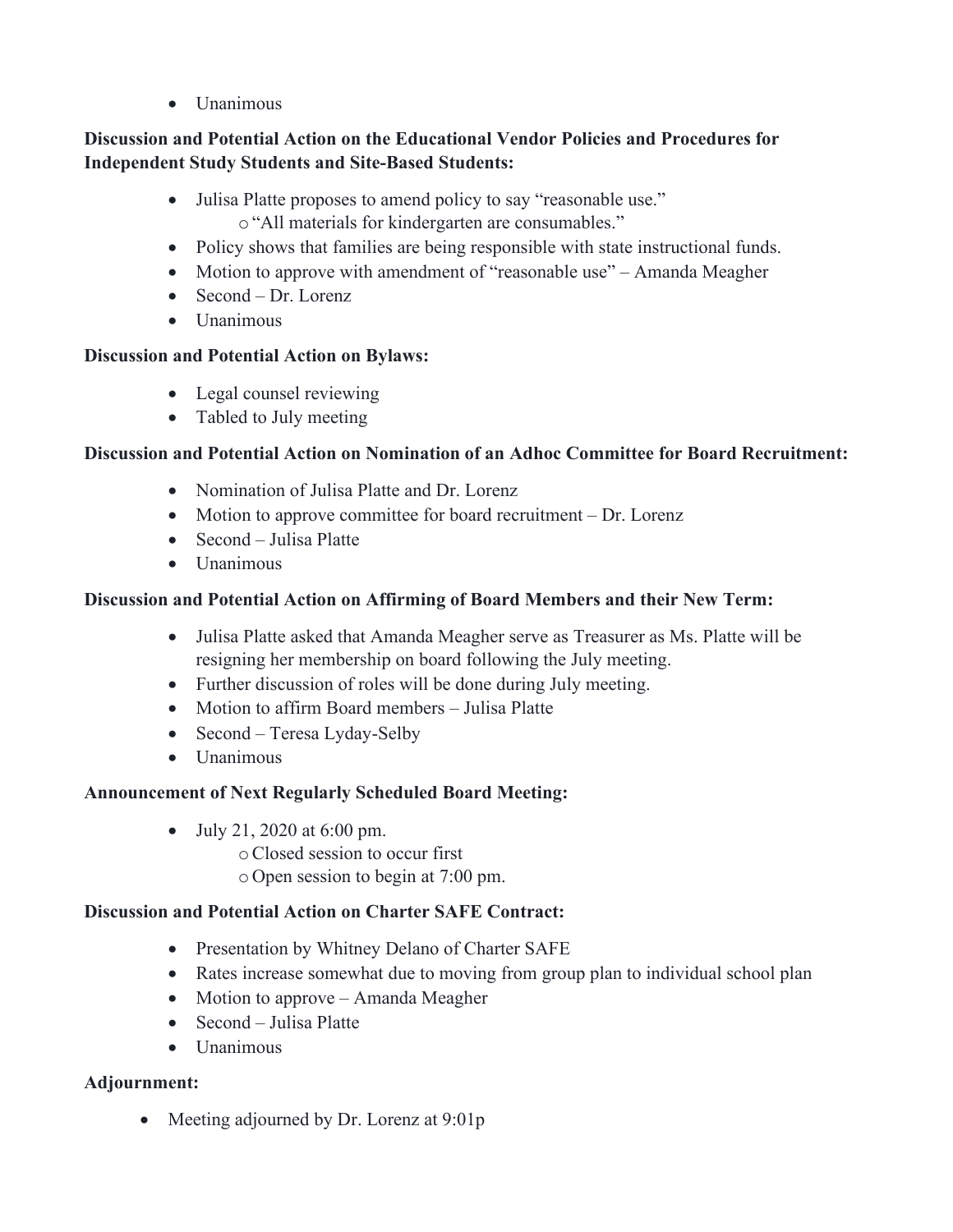Noted by:



Board Secretary